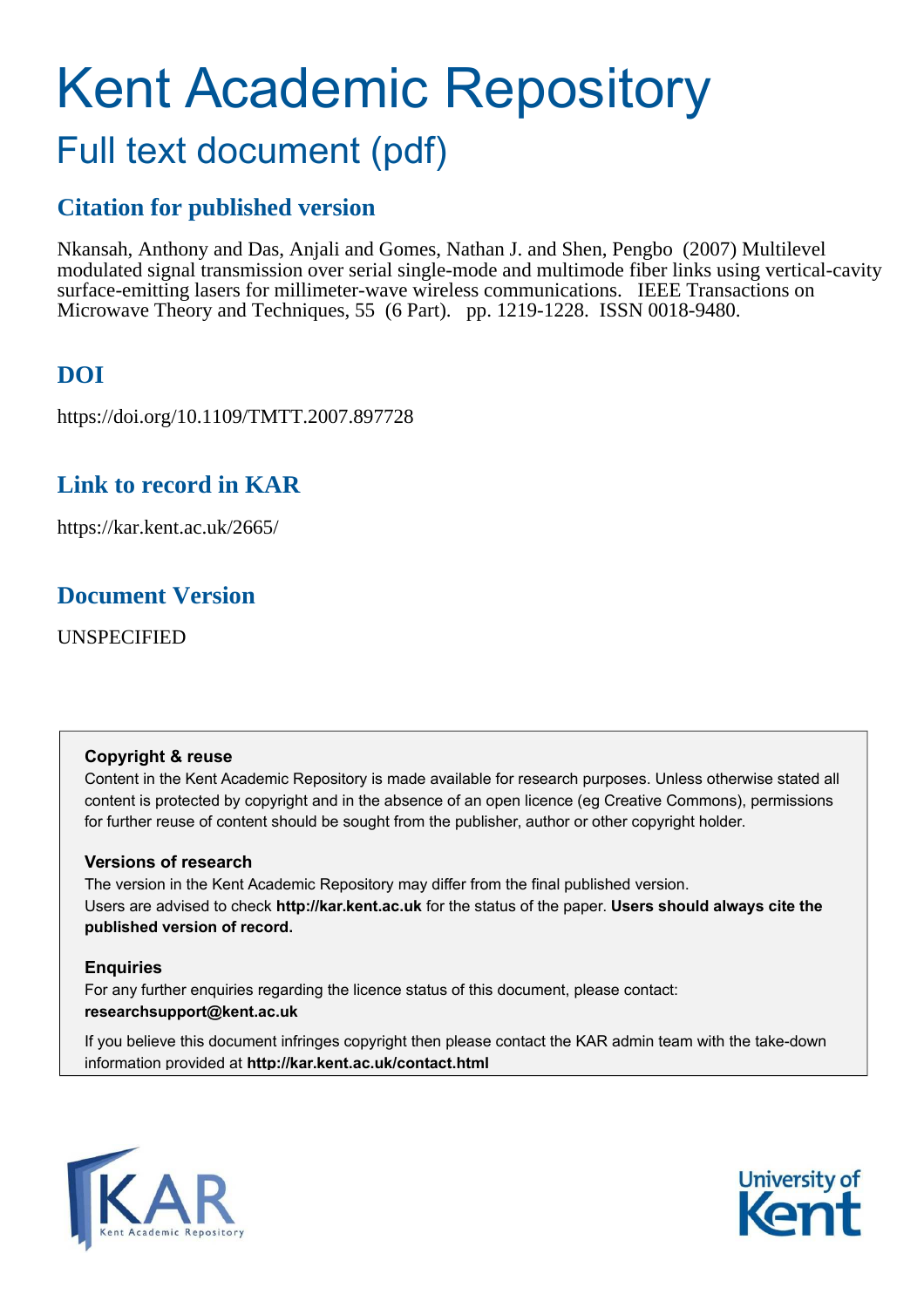# Multilevel Modulated Signal Transmission over Serial Single-Mode and Multimode Fiber Links Using Vertical-Cavity Surface-Emitting Lasers for Millimeter-wave Wireless Communications

Anthony Nkansah, Anjali Das, Nathan J. Gomes, *Senior Member, IEEE,* and Pengbo Shen

<span id="page-1-0"></span>*Abstract***— Quadrature phase-shift keying (QPSK), 16 quadrature amplitude modulation (QAM) and 64 QAM data transmission - Worldwide Interoperability for Microwave Access (WiMAX) modulation schemes - at 6 MSps and 20 MSps is demonstrated for a link that emulates a cost effective 1.55**µ**m vertical-cavity surface-emitting laser (VCSEL) based radio over fiber millimeter-wave indoor pico-cellular system. The system consists of a concatenation of 20km single mode fiber and 300m multimode fiber links between a central office and remote antenna unit and employs remote 30GHz local oscillator (LO) delivery. Successful transmission over both optical and wireless paths is achieved with good error vector magnitude (EVM) performance recorded for both uplink and downlink. The performance is compared to other demonstrations of multilevel signal transmission in millimeter-wave over fiber systems.**

*Index Terms***— Radio over fiber system, vertical-cavity surface-emitting laser, WiMAX, millimeter-wave communications, pico-cellular systems** 

#### I. INTRODUCTION

The increasing demand on current wireless consumer links<br>has led to proposals for the use of millimeter-wave (mmhas led to proposals for the use of millimeter-wave (mmwave) frequencies for broadband wireless [\[1\]](#page-7-0) - [\[3\],](#page-7-1) and to topology proposals where a central office is connected to remote antenna units via optical fiber links [\[4\]](#page-7-2) [-\[13\].](#page-7-3) At mmwave frequencies, the high path loss and attenuation through man-made and natural objects favors the use of well-defined pico-cells. As a result, however, larger numbers of remote antenna units will be required for a given coverage area. For cost reduction reasons, there is then a requirement for the remote antenna unit to be of low complexity while a highly centralized central office is equipped with the more expensive (shared) optical and mm-wave components. The mm-wave generation techniques [\[12\],](#page-7-4) transportation schemes [\[4\]](#page-7-2) - [\[15\]](#page-7-5)  and architectural topologies [\[4\],](#page-7-2) [\[5\],](#page-7-6) [\[9\],](#page-7-7) [\[10\],](#page-7-8) [\[12\],](#page-7-4) [\[13\]](#page-7-3) of these systems will have a significant influence on the final cost of their deployment. A comparison of systems consisting

of star/tree and ring architectural topologies was performed in [\[4\].](#page-7-2)

Various systems based on either single mode fiber [\[5\]](#page-7-6) - [\[7\],](#page-7-9) [\[11\]](#page-7-10) - [\[13\],](#page-7-3) [\[15\]](#page-7-5) or multimode fiber [\[7\],](#page-7-9) [\[8\],](#page-7-11) [\[14\]](#page-7-12) links have been proposed and experimentally demonstrated for mm-wave over fiber applications. Note that only [\[5\],](#page-7-6) [\[10\]](#page-7-8) and [\[11\]](#page-7-10)  conducted full-duplex experiments and the other systems concentrated on downlink transmissions, except for [9] where separate downlink and uplink experiments were carried out. Only [\[6\],](#page-7-13) [\[10\],](#page-7-8) [\[13\]](#page-7-3) and [\[15\]](#page-7-5) incorporated a wireless path in their experiments. These experiments will be reviewed in Section IV.

The aim of this work is to provide a fuller experimental verification of the system proposed in [\[9\],](#page-7-7) including the wireless path. The experimental setup for the proposed system is described in Section [II,](#page-0-0) whilst the results are presented in Section [III.](#page-2-0) A performance comparison of the system presented here with previously reported experiments is presented in Section [IV,](#page-5-0) and this is followed by conclusions in Section V.

#### II. EXPERIMENTAL SETUP

#### *A. Proposed star-tree architecture*

<span id="page-1-1"></span> In the proposed star-tree architecture [\[9\],](#page-7-7) the indoor picocells are generally located many kilometers from the central office. As shown in [Fig. 1,](#page-1-0) the central office possesses multiple arms, where each arm is connected to a cluster. Each arm from the central office consists of a number of single mode fiber cable bundles, where each bundle is assigned to a premises. Each bundle is terminated at a fiber distribution unit (patch panel), from which individual single mode fibers service a "region". The single mode fibers are terminated at a remote antenna termination unit, from which multimode fibers service individual remote antenna units. The architecture has been described in detail in [\[9\].](#page-7-7)

 In this work, an attempt has been made to match the experimental setup as closely as possible to the architecture proposed in [\[9\].](#page-7-7) Note that the experimental setups for both uplink and downlink do not have complete central offices, remote antenna units, etc.; rather a number of components which provide the relevant sets of functions (but not all functions, and not for simultaneous uplink and downlink operation) were implemented in the experiments. The

Manuscript received November 20, 2006. The work was partially supported by the EU through the "ISIS" Network of Excellence.

A. Nkansah, A. Das, N. J. Gomes and P. Shen are with the Broadband and Wireless Communications Group, Department of Electronics, University of Kent, Canterbury, CT2 7NT, UK (e-mail: [N.J.Gomes@kent.ac.uk,](mailto:N.J.Gomes@kent.ac.uk) [kagn2@kent.ac.uk\)](mailto:kagn2@kent.ac.uk).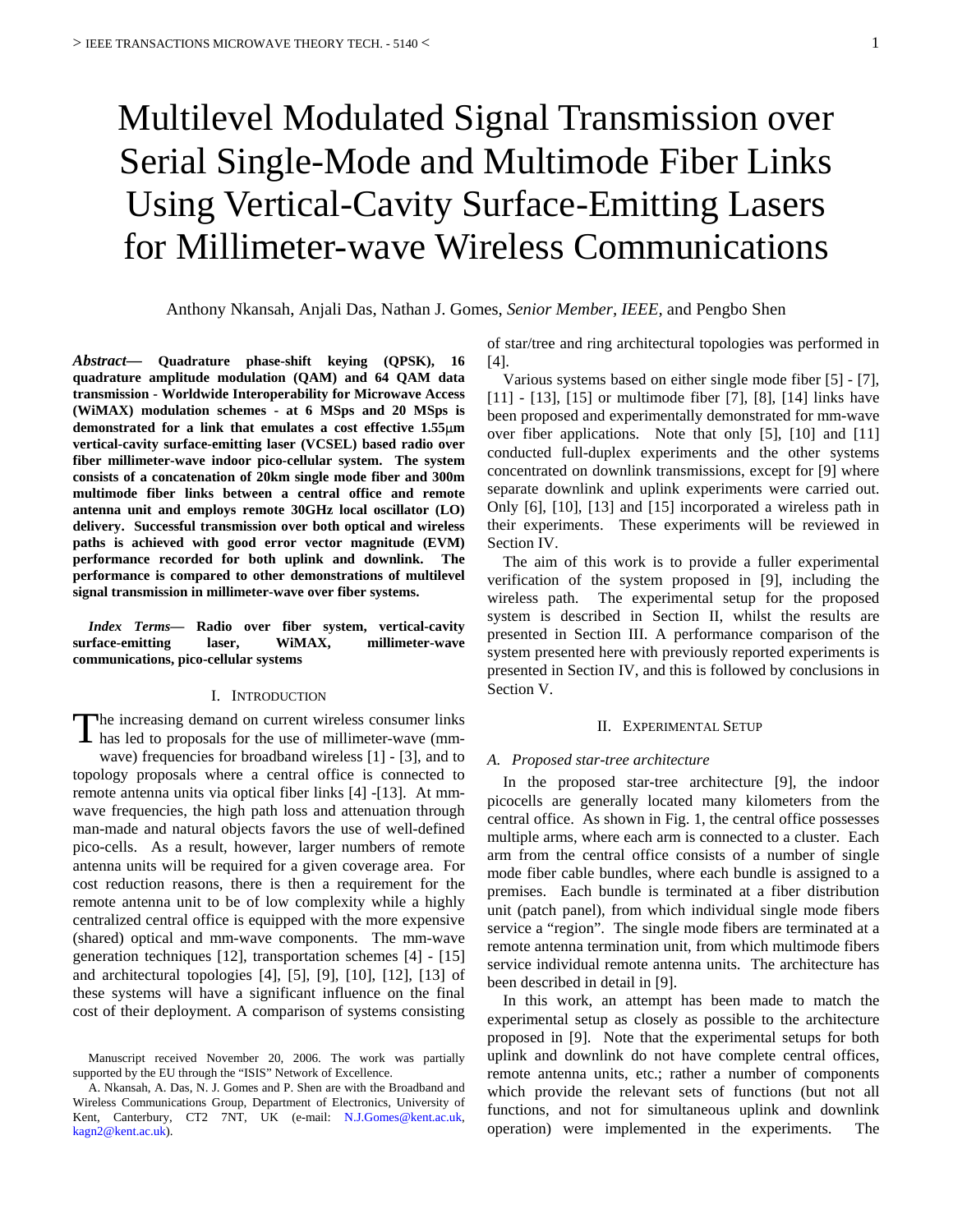experiments for both downlink and uplink have been carried out for a single remote antenna unit.



Fig. 1 - Topology of proposed mm-wave radio over fiber system from [\[9\].](#page-7-7)  Mobile unit (MU), remote antenna unit (RAU), remote antenna termination unit (RATU), fiber distribution unit (FDU), single mode fiber (SMF), multimode fiber (MMF).

#### *B. Downlink setup*

The experimental setup for the downlink transmission including the wireless path is shown in [Fig. 2.](#page-1-1) A vector signal generator was used to emulate the WiMAX modulation schemes at an IF of 1.14GHz.

The modulation formats specified in WiMAX 802.16c (10 - 66GHz) [\[2\]](#page-7-14) consist of QPSK, 16-QAM and 64-QAM schemes. A Nyquist square-root raised cosine pulse shaping filter with a roll off factor of 0.22 is used in WiMAX for all modulation schemes. Note that there are only three symbol rates (16MSps, 20MSps and 22.4MSps) specified in the WiMAX 802.16c standards.

 A prototype 1550nm single-mode VCSEL was used as the optical transmitter at the central office. The emulated WiMAX IF signals (QPSK, 16-QAM and 64 QAM) were used to modulate the VCSEL. The attenuator used after the VCSEL is used to represent the insertion loss of a wavelength multiplexer as proposed in [9], and further attenuation is incorporated into the link to emulate the losses from circulators proposed in [9] To generate the optical mm-wave reference signal, the well-known frequency doubling technique using a Mach-Zehnder modulator biased at its null is employed [\[12\],](#page-7-4) this producing an optical double side band suppressed carrier (DSB-SC) signal. An uncooled NEC DFB laser provides the optical signal to the Mach-Zehnder modulator. The optical mm-wave reference and the attenuated VCSEL signal were coupled together into a single mode fiber of length 20km using a 3dB coupler. The 20km single mode fiber was terminated by a regional splitter (which would be located at the destination premises) consisting only of the remote antenna termination unit function. The (low) insertion loss that would be caused by the fiber distribution unit was not included in the regional splitter.

The system proposed is cost-effective as the Mach-Zehnder modulator is shared by eight RAUs (as is the uncooled DFB laser). As these components are located in the central office, stable operating temperatures are more readily achievable.

The remote antenna termination unit was made up of erbium-doped fiber amplifier (EDFA) and an eight port power splitter with an insertion loss of 10dB. A 300m length of multimode fiber (of ≥600MHz.km bandwidth-distance product at 1300nm) was connected to one of the output ports of the power splitter via a single mode fiber patch cord using approximately center launch conditions. The multimode fiber terminates at the remote antenna unit where the optical signal was split using a two-way single mode power splitter, as a multimode power divider was unavailable to us.



<span id="page-2-0"></span>Fig. 2 - Downlink experimental setup including wireless path. Photodiode (PD), erbium-doped fiber amplifier (EDFA), Mach-Zehnder modulator (MZM), optical bandpass filter (OBP), single-mode fiber (SMF), multimode fiber (MMF), remote antenna termination unit (RATU), vertical-cavity surface-emitting laser (VCSEL), distributed feedback laser (DFBL), effective isotropic radiated power (EIRP)

 For the IF data detection, a single mode tunable optical band-pass filter was inserted between one of the outputs of the two-way power splitter and a 3GHz bandwidth, single mode fiber-pigtailed photodiode. The filter passband was set to select only the IF data wavelength. The detected IF signal was amplified and fed to a passive mm-wave mixer. For the mm-wave detection, a 45 GHz bandwidth, single mode fiberpigtailed photodiode with a responsivity of 0.4A/W was used. Due to the lower responsivity of the mm-wave photodiode, more optical power was required than was for the IF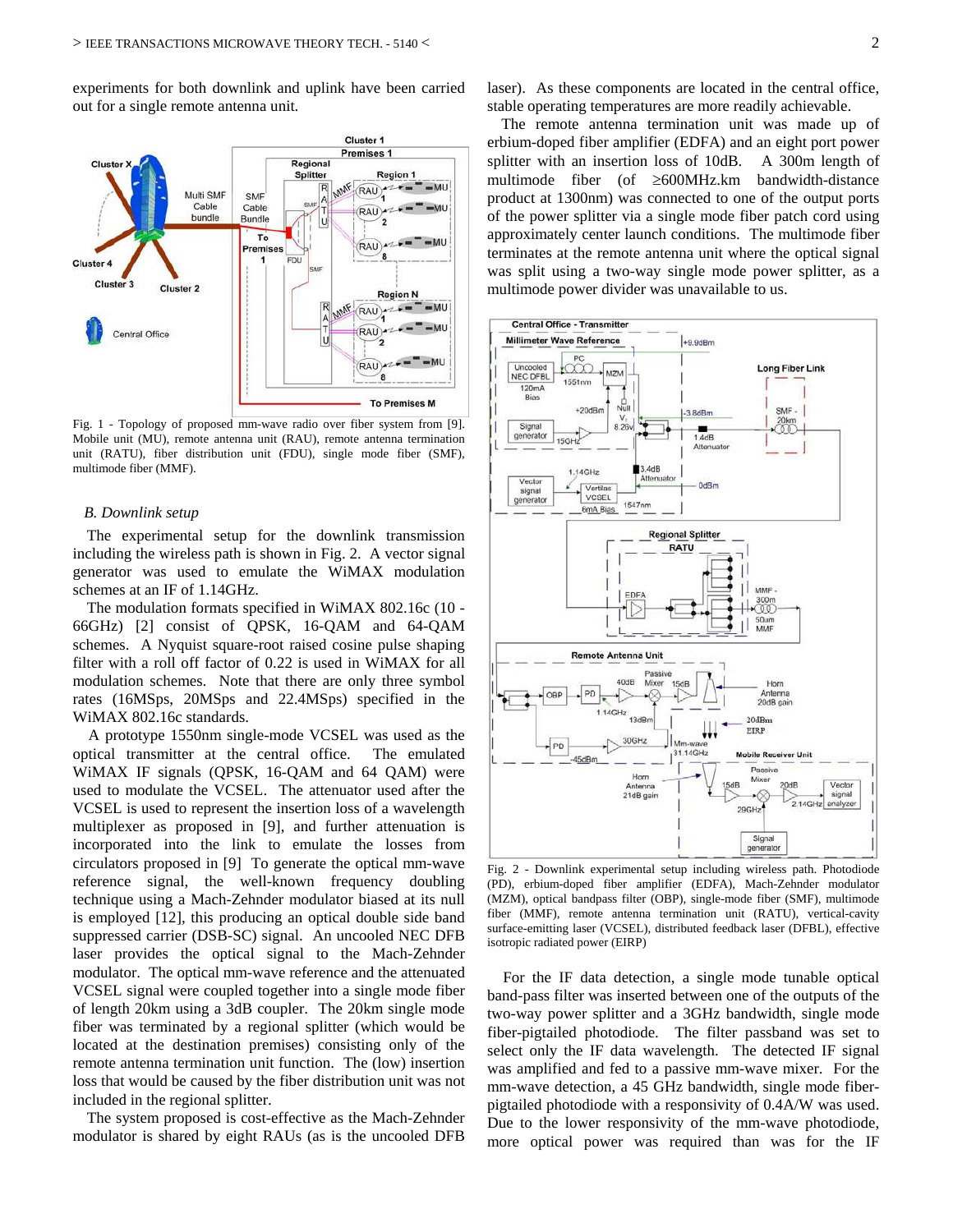photodiode. Therefore, to avoid additional insertion loss, no optical filter was used. Although, this meant that the IF signal was also detected in the mm-wave photodiode, the IF was effectively filtered out by the following mm-wave amplifiers which had low frequency cutoffs at 20 GHz. It is suggested that the system proposed in [\[9\]](#page-7-7) could also be modified to eliminate the optical filter prior to the mm-wave photodiode. The amplified output electrical signals were fed to the mixer. The 30GHz mm-wave signal acts as the LO for the mixer, which upconverts the IF signal to the mm-wave band at 31.14GHz.

 The upconverted mm-wave signal is then amplified and fed to a 20dBi horn antenna for wireless transmission. The downlink effective isotropic radiated power (EIRP) was 20dBm. The mobile receiver consisted of a 21dBi in-house horn antenna, 15dB mm-wave amplifier, a passive mixer, mmwave LO, 20dB IF amplifiers and a vector signal analyzer for EVM measurements, as shown in [Fig. 2.](#page-1-1) Note that EVM is specified in the IEEE 802.16c standard as a valid performance measurement.

#### *C. Uplink setup*

The uplink experimental setup is shown in Fig.3. At the central office, a photodiode and amplifier receive the uplink optical signal. The mm-wave reference optical generation technique and the remote LO delivery to the remote antenna unit mm-wave photodiode is the same as for the downlink. However, an optical 3dB coupler was inserted at the remote antenna termination unit prior to the EDFA to enable the uplink signal to be transported over the same single mode fiber as the reference LO signal. In the original architecture, as described in [\[9\],](#page-7-7) an optical circulator is used rather than a coupler due to lower insertion loss. Again, some component losses in the uplink architecture of [\[9\]](#page-7-7) were not emulated as the prototype VCSEL at the remote antenna unit had low output power. A lack of enough suitable connectors resulted in about 9.5dB excess optical power loss in connecting the multimode fiber to the single mode fiber patch cord of the power splitter. To compensate for this loss, no 3dB coupler at the remote antenna unit prior to the mm-wave photodiode was used, as would be required in the system configuration of [9].

 For the uplink wireless transmission, a mobile transmitter with the 21dB in-house horn antenna transmitted emulated WiMAX signals at 31.14GHz wirelessly to a remote antenna unit receiver using the 20dB horn antenna. At the remote antenna unit, a passive mixer (similar to the one used in the downlink) is used to down-convert the incoming uplink signal to IF, using the remotely delivered mm-wave LO. The resulting IF signal is amplified and is used to modulate the VCSEL. This modulated optical signal is then coupled via an optical filter into a separate uplink multimode fiber of length 300m (same specifications as the downlink multimode fiber) for transport to the regional splitter, as described in [\[9\].](#page-7-7) The optical filter is used to protect the VCSEL from the incoming downlink optical mm-wave signal, as shown in Fig.3, where a circulator would be used in the system proposal [9].

 The signal exiting the uplink multimode fiber is coupled into a 20km single mode fiber via a 3dB coupler in the regional splitter and transported to the central office. The 20km single mode fiber link, thus, simultaneously transported both the uplink VCSEL signal and the optical mm-wave reference signal (in opposite directions). At the central office, the optical uplink signal is detected by a photodiode and amplified. The EVM of the amplified signal was measured using a vector signal analyzer, for different experimental wireless distances.



Fig. 3 - Uplink experimental setup including the wireless path. Photodiode (PD), erbium-doped fiber amplifier (EDFA), Mach-Zehnder modulator (MZM), bandpass filter (BP), single-mode fiber (SMF), multimode fiber (MMF), remote antenna termination unit (RATU), vertical-cavity surfaceemitting laser (VCSEL), distributed feedback laser (DFBL), effective isotropic radiated power (EIRP)

#### III. MEASUREMENT RESULTS

#### *A. Phase noise of mm-wave reference*

<span id="page-3-0"></span>The linewidth and phase noise of local oscillators in up- or down-conversion configurations can degrade data modulated signals. For this reason it is essential that the mm-wave over fiber link has little impact on the remotely delivered mm-wave LO reference [\[16\],](#page-7-15) [\[17\].](#page-7-16)

<span id="page-3-1"></span>The frequency of the signal generator at the central office was set at 15GHz and its phase noise measured with a spectrum analyzer with external mixer (26.5 – 40GHz). At 10 kHz and 100 kHz offsets, the phase noise was measured to be -87dBc/Hz and -107dBc/Hz respectively. After optical generation of the mm-wave reference signal at 30GHz, the linewidth and phase noise were measured prior to and after transmission over the optical link (single mode fiber and multimode fiber). At the input to the optical link, the linewidth was measured as 600 Hz (using 300 Hz resolution bandwidth) and the phase noise was recorded as -80 dBc/Hz (10kHz offset) and -101 dBc/Hz (100 kHz offset). The phase noise is expected to increase as 20log*N* (dB) for the *N*th harmonic. Hence, the phase noise increase is close to the theoretical 6 dB. The phase noise at the remote antenna unit was measured to be -80 dBc/Hz (10 kHz offset) and -101 dBc/Hz (100 kHz offset) and the linewidth also remained unchanged. Thus, the optical link has negligible impact on the linewidth and phase noise of the remotely delivered mm-wave signal.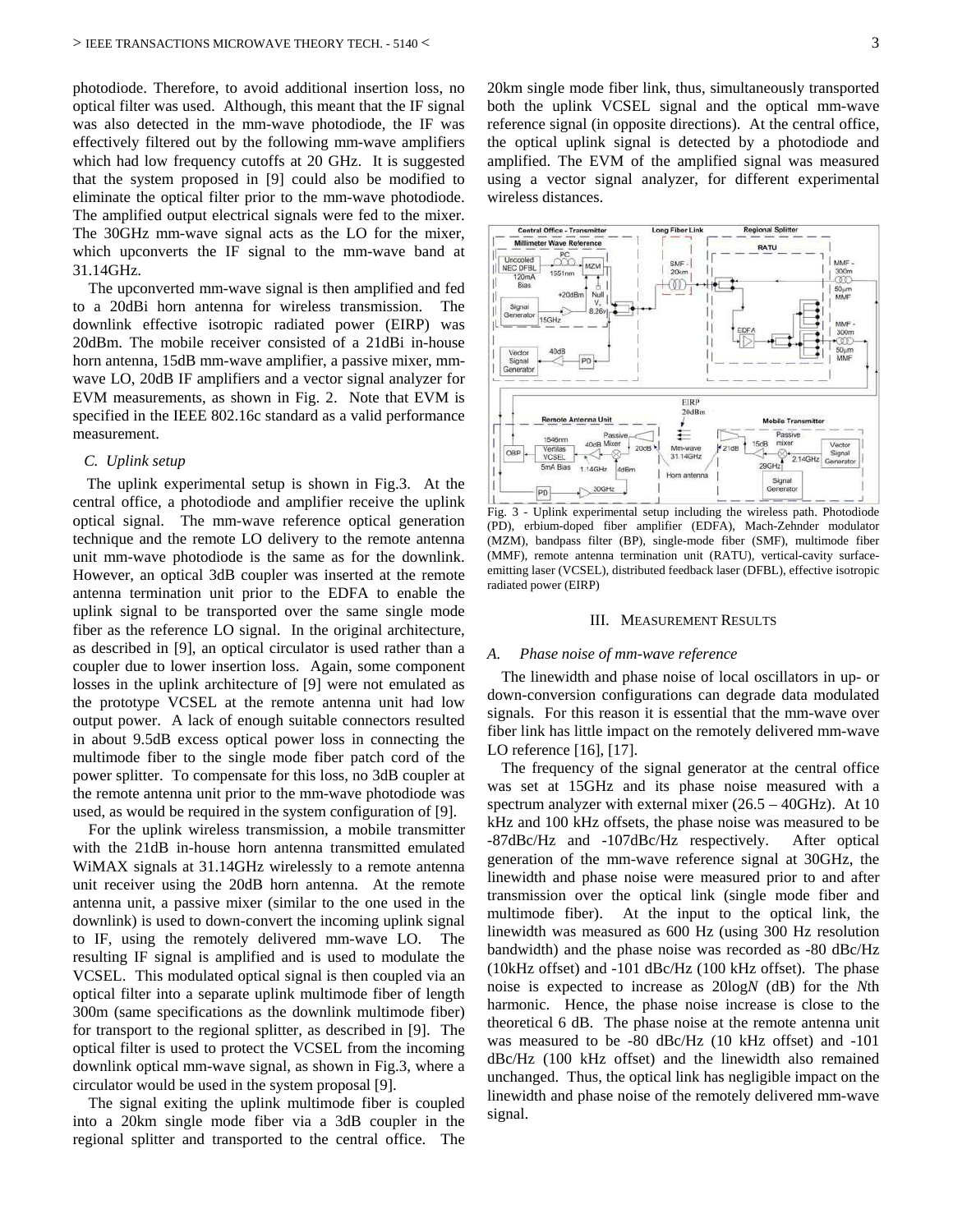#### *B. WiMAX EVM requirements*

 The EVM requirements for a WiMAX base station transmitter and for a WiMAX receiver are shown in Table I and Table II, respectively [\[2\].](#page-7-14) The minimum symbol rate specified in the WiMAX 802.16c standards is 16MSps. However, the two EVM measuring systems used in this work supported maximum symbol rates of 6MSps and 20MSps respectively. So, the measurements have been carried out at these transmission rates only.

 The different WiMAX modulation schemes (QPSK, 16 QAM and 64 QAM) were emulated using a vector signal generator at 1.14GHz for both 6MSps and 20MSps transmission rates. The quality of the signal from the vector signal generator, at both 6MSps and 20MSps, was checked using root mean square (rms) EVM measurements for different input power levels. The IF signal was then fed to a VCSEL connected to a photodiode by a short single mode fiber patchcord (back to back) and rms EVM and output power were recorded at the photodiode, again for different input power levels. This enables an investigation of the dynamic range and signal degradation in the back-to-back optical configuration for each modulation scheme.

TABLE I– EVM REQUIREMENTS FOR WIMAX BASE STATION TRANSMITTER

| <b>Modulation</b>                            | EVM(%)               |                     |  |  |  |  |
|----------------------------------------------|----------------------|---------------------|--|--|--|--|
|                                              | without equalization | with equalization   |  |  |  |  |
| <b>OPSK</b>                                  | 12                   | 10                  |  |  |  |  |
| 16 QAM                                       | 6                    | 3                   |  |  |  |  |
| 64 OAM                                       | 3.1                  | 1.5                 |  |  |  |  |
| TABLE II-EVM REQUIREMENTS FOR WIMAX RECEIVER |                      |                     |  |  |  |  |
| <b>Modulation</b>                            |                      | $EVM$ (%) /SNR (dB) |  |  |  |  |
| <b>OPSK</b>                                  | 32.36/9              |                     |  |  |  |  |
| 16 QAM                                       | 10.78 / 16.8dB       |                     |  |  |  |  |
| 64 OAM                                       |                      | 4.64/23             |  |  |  |  |
| Signal to noise ratio (SNR)                  |                      |                     |  |  |  |  |

<span id="page-4-0"></span> Note that all EVM measurements were conducted without using an equalizer. Each rms EVM reading was measured over 2500 symbols on both systems. For the 6MSps symbol rate, five sets of 100 rms EVM readings, with a 20 second interval between each set, were recorded using a macro program. The average and standard deviation was then calculated over the 500 rms EVM readings. For the 20MSps rate, only two sets of 20 rms EVM readings, with a 5 minute interval between the two sets, were recorded manually.

 [Fig. 4](#page-3-0) shows the results for average rms EVM both at the output of the vector signal generator and after passing through the back-to-back configuration for the different modulation schemes at 20MSps.

The results show that the back-to-back configuration only meets the 64 QAM WiMAX transmitter requirements, shown in Table I, over the input power level range -15 to -5dBm. For 16 QAM, the input power has a threshold upper limit of - 5dBm, below which it satisfies the WiMAX transmitter EVM of 6%, but no lower limit within the measured power range. The QPSK signal was within the WiMAX transmitter EVM specifications of 12% for all power levels even in the VCSEL saturation region, which can be seen from the plot of the IF signal power measured at the photodiode. Multi-level modulation schemes are very sensitive to inter-modulation distortion. Thus, the modulation of the VCSEL in its nonlinear region with multi-level modulation schemes results in poor EVM as shown in Figs. 4 and 5. The best average rms EVM readings are obtained at input power levels between -12dBm and -7dBm for all modulation schemes.

 The average rms EVM and power levels for the back-toback configuration for the different modulation schemes at 6MSps are shown in [Fig. 5.](#page-3-1) As with the 20MSps signals, the 6MSps signals experience poor EVM when driven into the VCSEL nonlinear region. However, all modulation schemes do meet their associated WiMAX transmitter EVM requirements when driven in the VCSEL linear region. QPSK allows drive signals well into the laser's saturation region while still meeting the EVM limit.

<span id="page-4-1"></span>

Fig. 4 – Average rms EVM and power measurement for WiMAX emulated schemes at 20MSps after the VCSEL and photodiode link (back to back) for different input power levels.

<span id="page-4-2"></span>

Fig. 5 – Average rms EVM and power measurement for WiMAX emulated schemes at 6MSps after the VCSEL and photodiode link (back to back) for different input power levels.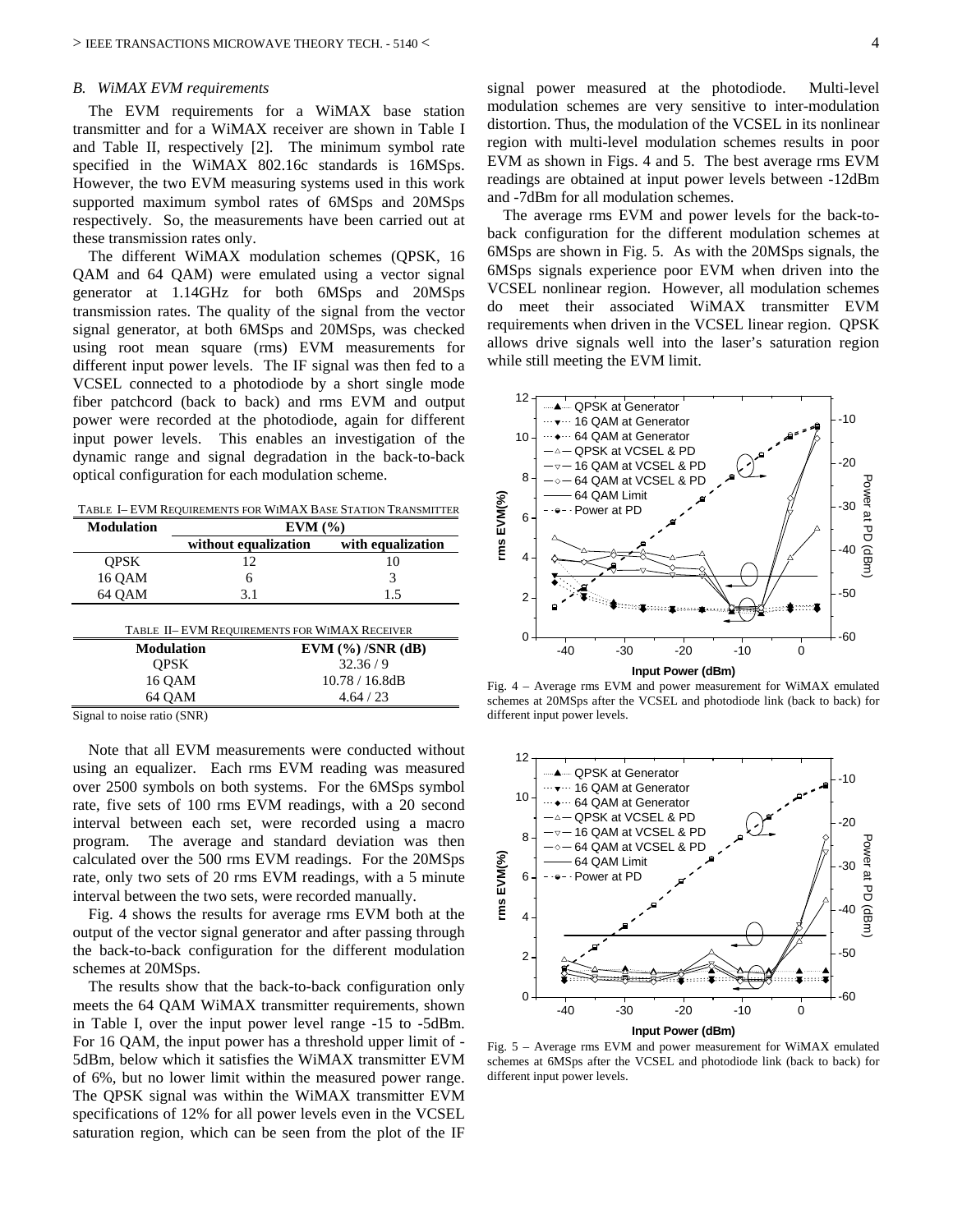#### *C. Downlink performance*

 The experimental results for the wireless downlink mmwave over fiber transmission for the different modulation schemes at both 6MSps and 20MSps are shown in [Fig. 6.](#page-4-0) The results show the average rms EVM measured for different wireless distances. The distance was limited to 4m due to the size of the measurement laboratory. Distance zero corresponds to the average EVM at the input of the remote antenna unit horn antenna (downlink transmitter). The power to the VCSEL at the central office was set to -12dBm for all modulation schemes. The EVM requirements for the WiMAX transmitter, as listed in Table I, set the upper limit for the downlink transmitted signal at the remote antenna unit. On the other hand, WiMAX receiver requirements, as stated in Table II, are used as the limit for the mobile receiver for the downlink and at the central office receiver for the uplink. Only the 64 QAM signal at 20MSps fails the very tight WiMAX requirements at the downlink transmitter (remote antenna unit). All the systems pass the receiver EVM specifications. [Fig. 7](#page-4-1) shows the constellation and eye diagrams for a 1m wireless downlink for the different modulation schemes. The clear and well defined constellation and eye diagrams are evidence of the achievement of successful transmission.



<span id="page-5-0"></span>Fig. 6 – Downlink average rms EVM measurements of emulated WiMAX schemes for different wireless distances. The lines between symbols are only an aid for viewing the results and do not represent predicted trends.

#### *D. Uplink performance*

 The results for the uplink signal transmission are shown in [Fig. 8.](#page-4-2) At 20 MSps, 16 QAM signals meet the WiMAX receiver requirement up to a wireless range of 2m. The 20 MSps QPSK signal has an average EVM of 11.1% at the maximum measurement distance of 3 m. As the WiMAX receiver limit for QPSK modulation is 32%, a much greater wireless distance can clearly be achieved for the 20MSps QPSK signal. The 20 MSps 64 QAM signal, however, fails the WiMAX receiver requirements.



Fig. 7 – Constellation diagram and eye diagram of 1m wireless downlink for a) 20MSps 64 QAM data, b) 20MSps 16 QAM data c) 20MSps QPSK data



Fig. 8 – Uplink rms EVM measurements of emulated WiMAX schemes for different wireless distances. The lines between symbols are only an aid for viewing the results and do not represent predicted trends.

TABLE III – UPLINK EVM MEASUREMENTS OF EMULATED WIMAX FIBER-With  $m \times m$  Transmission  $\pi$  6Ms  $\pi$  6Ms  $\pi$  6Ms  $\pi$  6Ms  $\pi$  6Ms  $\pi$  6Ms  $\pi$  6Ms  $\pi$  6Ms  $\pi$  6Ms  $\pi$  6Ms  $\pi$  6Ms  $\pi$  6Ms  $\pi$  6Ms  $\pi$  6Ms  $\pi$  6Ms  $\pi$  6Ms  $\pi$  6Ms  $\pi$  6Ms  $\pi$  6Ms  $\pi$  6Ms  $\pi$  6Ms  $\pi$  6M

| WIRELESS TRANSMISSION AT 01013PS (4 METERS) |                     |                         |  |  |  |  |  |
|---------------------------------------------|---------------------|-------------------------|--|--|--|--|--|
| <b>Modulation</b>                           | rms EVM $(\% )$     | rms $EVM$ $(\% )$ (with |  |  |  |  |  |
|                                             | (without amplifier) | amplifier)              |  |  |  |  |  |
| <b>OPSK</b>                                 | 7.2                 | 3.9                     |  |  |  |  |  |
| 16 OAM                                      | 5.7                 | 2.9                     |  |  |  |  |  |
| 64 OAM                                      | 6.3                 | 2.8                     |  |  |  |  |  |
|                                             |                     |                         |  |  |  |  |  |

With 6 MSps modulation, only the 64 QAM signal fails the WiMAX receiver limit, and only beyond 2m. To increase the wireless distance by compensating for some wireless path loss, a 15dB mm-wave amplifier was inserted after the remote antenna unit horn antenna of Fig.3. A comparison of the averaged rms EVM measurement results at 6 MSps for the two cases of with and without the 15dB mm-wave amplifier at the remote antenna unit for a wireless distance of 4 m is shown in Table III. The results show that the WiMAX receiver EVM requirement is met for all modulation schemes. At smaller distances, however, the 15dB additional amplification will cause the VCSEL to be driven into its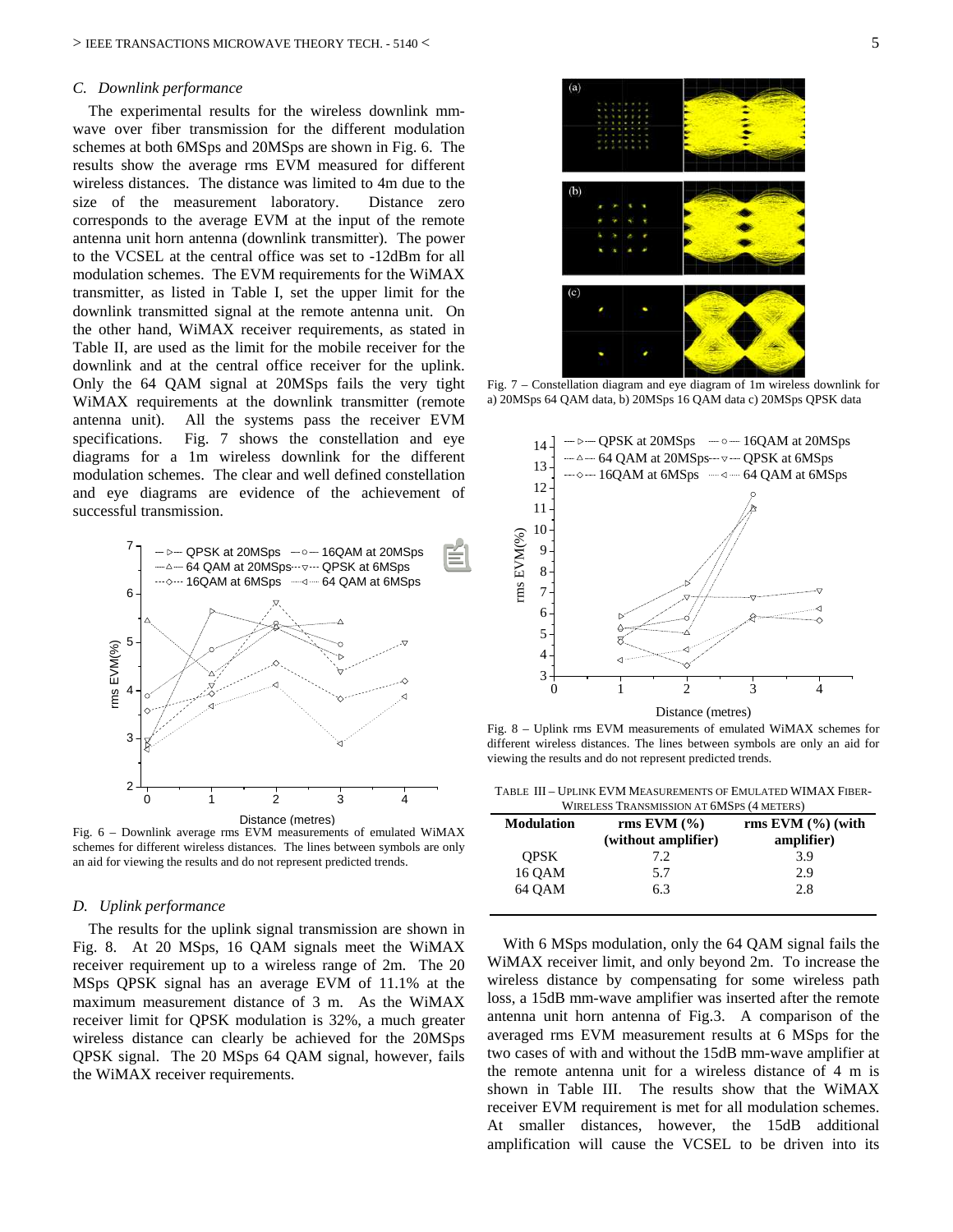nonlinear region. As can be observed from [Fig. 5,](#page-3-1) this will result in poor EVM for all modulation schemes except QPSK at 6 MSps. This dynamic range problem, in a real system, could be solved by the central office using dynamic power control techniques to reduce the transmit power of closer mobile units.

#### *E. Discussion*

The 20MSps/120Mbps 64 QAM uplink transmission did not meet the WiMAX requirements and the 20MSps/80Mbps 16 QAM uplink transmission only met the requirement for shorter wireless range. The inclusion of a mm-wave amplifier would enable longer distance transmission at the cost of making nearer mobile transmissions fail due to distortion from overdriving the VCSEL. However, this dynamic range problem is evident in the back-to-back measurements of Figs. 4 and 5; in Fig. 4, there is a sudden increase in EVM as the input power is reduced to -15 dBm, and in Fig. 5 there is a peak in the measured EVM at around - 15 dBm. Separate measurements confirmed that these artefacts were particular to the IF photodiode unit being used (probably due to bias circuit resonances); they were not apparent when using the mm-wave photodiode to detect the IF signals. Thus, improved results should be obtainable with a different photodiode for the IF modulated signal detection.

 For the complete mm-wave over fibre link, core mismatch occurs when the signal from the large core multimode fiber is coupled into single mode fiber or a photodiode with a small active area. In the case of coupling to single mode fiber, as only the fundamental mode from the multimode fiber is coupled, power penalties will occur. Due to the larger diameter of the signal beam exiting the multimode fiber, there will be a coupling loss (and modal noise) problem when using a photodiode with a small active area. When a core mismatch problem is combined with a link with a poor dynamic range, the performance of the overall link degrades dramatically as observed in the results for the 64 QAM modulation scheme. A more detailed discussion of the core mismatch problem, along with suggestions of components to mitigate this, has been provided in [\[9\].](#page-7-7) However, such components have been unavailable to us while conducting these experiments.

#### IV. PERFORMANCE COMPARISON OF PROPOSED SYSTEMS

In this Section, the results obtained are compared with those of other experiments, representing other system architectures. Mm-wave over fiber systems consist of three elements: the mm-wave generation scheme, the transportation scheme and the topology. We confine ourselves to comparisons between experiments using multilevel modulation schemes for which EVM results are available (or can be deduced), as shown in Table IV. Thus, the experiments reported in [10] and [11], which demonstrated successful transmission of high bit-rate data (up to 155 Mbps) over full-duplex single mode fiber links (including a wireless path in [10]) at around 37 GHz and 60 GHz, respectively, are not included as BPSK/DPSK modulation was used. In addition, the experiment of [12], in which simultaneous transmission of three downlink signals on separate wavelengths, and an uplink transmission, and with

single mode fiber and wireless paths included for both directions of transmission, is not included, as no EVM values are given; clear constellation diagrams are reported, as has been achieved in this work (see Fig. 7). Similarly, in [\[15\],](#page-7-5) 100Mbps QPSK signals were transported over a single mode fiber link, upconverted to the 60GHz band at the remote antenna unit, and then transmitted to the mobile unit over a wireless distance of 4-12m; but, only eye diagrams and no EVM measurements were reported. Although none of the schemes compared are identical to that presented here, there are elements which are similar. Also, the aim for all is to transmit mm-wave signals to/from mobile units via remote antenna units and fiber, thus a comparison is useful.

Separate fibers were used for the full-duplex transportation of downlink and uplink signals in [13] in the emulation of a bus topology proposal. Three IF modulated optical signals, each at a different wavelength, were upconverted into the mmwave band, by transmission though a Mach-Zehnder modulator driven by a microwave signal and biased at its null. The upconverted optical signal was transported to a remote antenna unit where a tunable optical filter could select any given wavelength. The electrical signal exiting the photodetector thus consisted of a mm-wave carrier and two sidebands. One of the sidebands was filtered and emitted to the mobile unit wirelessly at a distance of 5m, while the mmwave carrier was used to downconvert the uplink signal to IF before transportation to the central office (in a similar manner to the uplink transportation of this work). Although, it was demonstrated that error correction coding can relax signal to noise ratio and EVM requirements for the same BER, the results most comparable with this work are those without the error correction coding, from which an EVM of around 17% can be inferred for uplink and downlink transmissions over both single mode fiber and 5m wireless paths.

For the experiments reported in [7] and [8], no topology was proposed, but the transportation schemes both involved mm-wave signal generation at the central office followed by delivery to the remote antenna unit. In [7] the transportation scheme for both downlink and uplink is the same as in [13] except that an optical frequency multiplication technique is used to generate the mm-wave signal. The frequency multiplication technique is based on harmonic generation using frequency modulation to intensity modulation conversion [7], in this case in a Mach-Zehnder interferometer located at the central office. Experimentally, a carrier at 3GHz and a 24Mbps 16 QAM signal at 200MHz were transported over different fibers to a remote antenna unit. At the output of the photodiode at the remote antenna unit, radio frequency components at every harmonic of the 3GHz±200MHz signal are obtained. An IF filter selects the lower sideband of the  $6<sup>th</sup>$  harmonic at 17.8GHz. The fibers used in the experiments were a 4.4km length of multimode fiber, and 12.5km and 25km lengths of single mode fiber; rms EVM recordings of 4.5%, 4.6% and 5.9%, respectively, were recorded. The values are slightly higher than the equivalent measurement in this work (3.6%), however, for the multimode fiber link, a longer length was used in [7] (4.4 km rather than 300 m). Thus, [\[7\]](#page-7-9) suggests that it may be possible to use a longer length of multimode fiber for the system in this paper.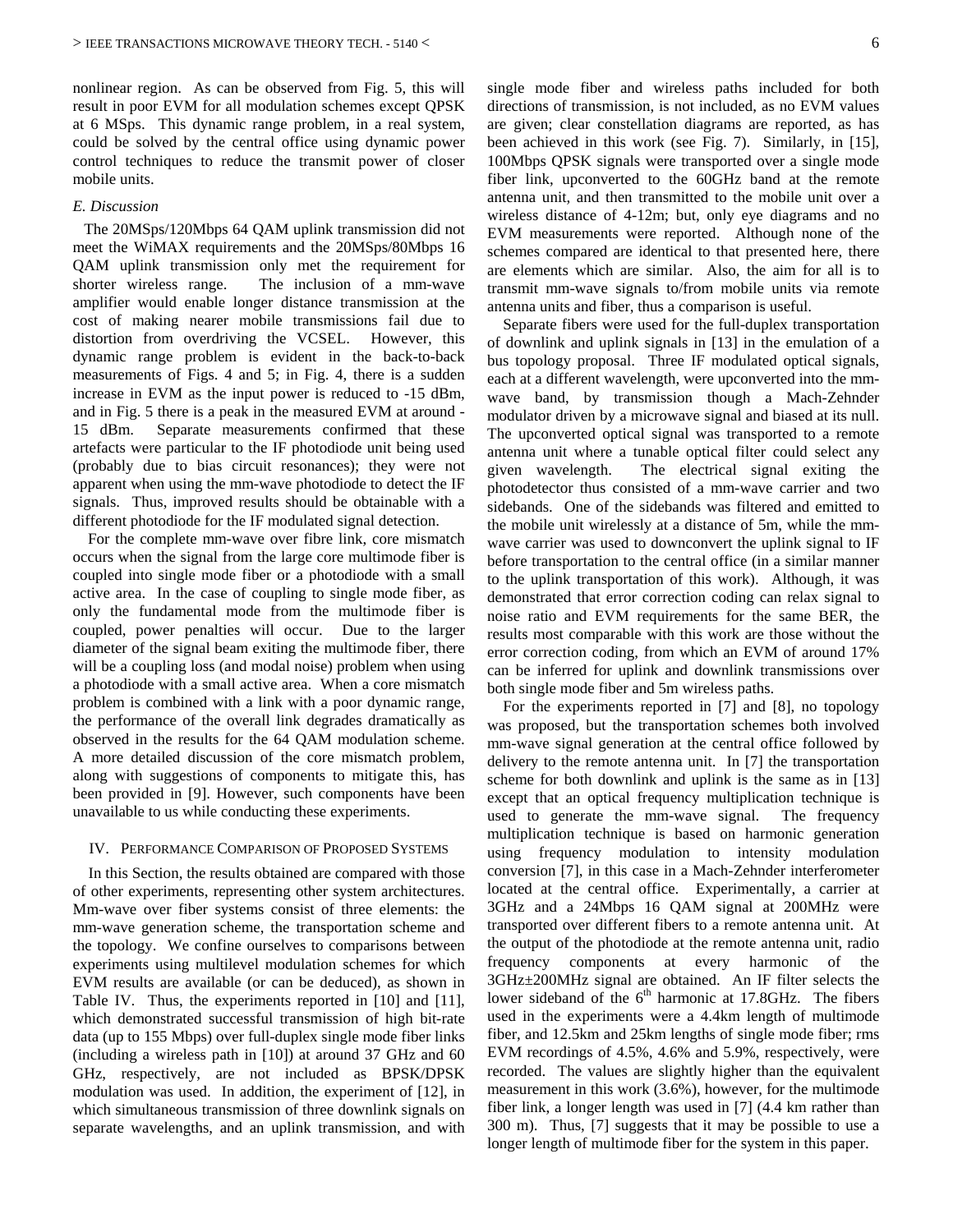In [8], an electrical mm-wave LO at the central office is used to upconvert the IF signal before it is optically transported over the single mode fiber link. The signals transported were 10Mbps QPSK and 54Mbps 64 QAM orthogonal frequency division modulation (OFDM) at 20GHz, over different fibers: single mode fiber of length 2m (back-toback), and multimode fiber of lengths 575m and 1km; the rms EVM results, taking into account bit rates, were of the same order as those recorded for the fiber link only in this work. As in [7], the results suggest it may be possible to use a longer multimode fiber length for the system here. It should be noted that for the systems of [7] and [8], in which multimode fiber was employed, no uplink or wireless transmissions were demonstrated.

The topology proposed in [5] is of a star-tree, with a ring at the end of each arm of the star-tree interconnecting several remote antenna units. The transportation scheme used is similar to that used here, where IF and mm-wave reference signals are delivered to the remote antenna units. In [5], experimental results were obtained for the "first" remote antenna unit in the ring of such a topology; thus, the downlink <span id="page-7-2"></span>distance corresponds to transmission over a 12.8 km star-tree arm only, whereas the uplink includes a 2.2 km ring (all single mode fiber). The rms EVM values obtained are well within requirements, but are higher than those reported here for a fiber link only. No wireless transmission was demonstrated in [5].

<span id="page-7-13"></span><span id="page-7-11"></span><span id="page-7-10"></span><span id="page-7-9"></span><span id="page-7-8"></span><span id="page-7-7"></span><span id="page-7-6"></span>In [6], there was no particular proposed topology. Wireless transmission was carried out. The transportation scheme differs slightly from that used here as the mm-wave signal is electrically generated at the remote antenna unit. A 2.5GHz 16 QAM IF signal at 155Mbps was transported over a single mode fiber link of length 25km to a remote antenna unit. At the remote antenna unit, a mixer with an LO frequency of 57.2GHz was used to upconvert the IF signal to the mm-wave band at 59.7GHz. The upconverted signal was wirelessly emitted to a mobile unit at a distance of 2.6m. The rms EVM obtained at the mobile unit was between 4.7% - 8.4%. The results are largely consistent with the 16 QAM measurements presented in this work; our marginally lower rms EVM values having been achieved for lower data rate and carrier frequency.

| Data rate/               | <b>Fiber link</b>               |                        | <b>EVM</b> – fiber link |                 | <b>Wireless</b><br>distance | <b>EVM</b> – fiber link and wireless |                 |  |
|--------------------------|---------------------------------|------------------------|-------------------------|-----------------|-----------------------------|--------------------------------------|-----------------|--|
| modulation/carrier       |                                 |                        | only                    |                 |                             | path                                 |                 |  |
| frequency                | <b>Uplink</b>                   | <b>Downlink</b>        | <b>Uplink</b>           | <b>Downlink</b> |                             | <b>Uplink</b>                        | <b>Downlink</b> |  |
| 40 Mbps QPSK             |                                 |                        | N/A                     | 2.9%            |                             | 11.1%                                | 4.7%            |  |
| 80 Mbps 16 QAM           |                                 |                        | N/A                     | 3.9%            |                             | 11.7%                                | 5.0%            |  |
| 120 Mbps 64 QAM          |                                 |                        | N/A                     | 5.5%            |                             | 11.0%                                | 5.4%            |  |
|                          | $20km$ SMF plus $300$ m $50-µm$ |                        |                         |                 | 3m                          |                                      |                 |  |
| 12 Mbps QPSK             | core MMF                        |                        | N/A                     | 3.0%            |                             | 3.9%                                 | 5.0%            |  |
| 24 Mbps 16 QAM           |                                 |                        | N/A                     | 3.6%            |                             | 2.9%                                 | 4.2%            |  |
| 36 Mbps 64 QAM           |                                 |                        | N/A                     | 2.8%            |                             | 2.8%                                 | 3.9%            |  |
| 31.14 GHz (this work)    |                                 |                        |                         |                 |                             |                                      |                 |  |
| 7 Mbps QPSK              | 2.2km SMF                       | 12.8km SMF             | 7.8%                    | 10.5%           | N/A                         | N/A                                  |                 |  |
| 37.6 GHz                 | plus 12.8km                     |                        |                         |                 |                             |                                      |                 |  |
| $\lceil 5 \rceil$        | <b>SMF</b>                      |                        |                         |                 |                             |                                      |                 |  |
| 155 Mbps 16 QAM          |                                 | 25km                   | N/A                     | N/A             | 2.6 <sub>m</sub>            | N/A                                  | $4.7 - 8.4\%$   |  |
| 59.7 GHz                 |                                 |                        |                         |                 |                             | $(S/N:19 - 24dB)$                    |                 |  |
| [6]                      |                                 |                        |                         |                 |                             |                                      |                 |  |
| 10Mbps QPSK              |                                 | 2 m SMF                |                         | 2.2%            |                             |                                      |                 |  |
|                          |                                 | 575m 62.5-µm core MMF  |                         | 2.4%            |                             |                                      |                 |  |
|                          |                                 | 1 km 50-um core MMF    |                         | 2.8%            |                             |                                      |                 |  |
| 54Mbps OFDM 64 QAM       |                                 | $2m$ SMF               | N/A                     | 3.8%            | N/A                         |                                      | N/A             |  |
| 20 GHz                   |                                 | 575 m 62.5-µm core MMF |                         | 4.2%            |                             |                                      |                 |  |
| [8]                      |                                 | 1 km 50-µm core MMF    |                         | 4.2%            |                             |                                      |                 |  |
| 24 Mbps 16 QAM           |                                 | 4.4km 50-µm core MMF   |                         | 4.5%            |                             |                                      |                 |  |
| 17.8 GHz                 |                                 | 12.5 km SMF            |                         | 4.6%            | N/A                         | N/A                                  |                 |  |
| $[7]$                    |                                 | 25km SMF               |                         | 5.9%            |                             |                                      |                 |  |
| 50Mbps OFDM QPSK         | 12.8km                          | 21.3km SMF             |                         |                 |                             | 17.0%                                | 17.2%           |  |
| 59.869GHz for downlink   | <b>SMF</b>                      |                        | N/A                     | N/A             | 5m                          | (15.4dB S/N)                         | (S/N: 15.3dB)   |  |
| and 59.822GHz for uplink |                                 |                        |                         |                 |                             |                                      |                 |  |
| $[13]$                   |                                 |                        |                         |                 |                             |                                      |                 |  |
| 50Mbps QPSK              | 300m 50-µm core MMF             |                        | N/A                     | N/A             | 5m                          | N/A                                  | 4.4%            |  |
| 100Mbps 16QAM            |                                 |                        |                         |                 |                             |                                      | 4.6%            |  |
| 57.5GHz [14]             |                                 |                        |                         |                 |                             |                                      |                 |  |

<span id="page-7-16"></span><span id="page-7-15"></span><span id="page-7-12"></span><span id="page-7-5"></span><span id="page-7-4"></span><span id="page-7-3"></span>TABLE IV – PERFORMANCE COMPARISON OF PROPOSED SYSTEM WITH OTHER MEASURED SYSTEMS

<span id="page-7-14"></span><span id="page-7-1"></span><span id="page-7-0"></span>Multimode fiber (MMF), single mode fiber (SMF), signal to noise ratio (S/N)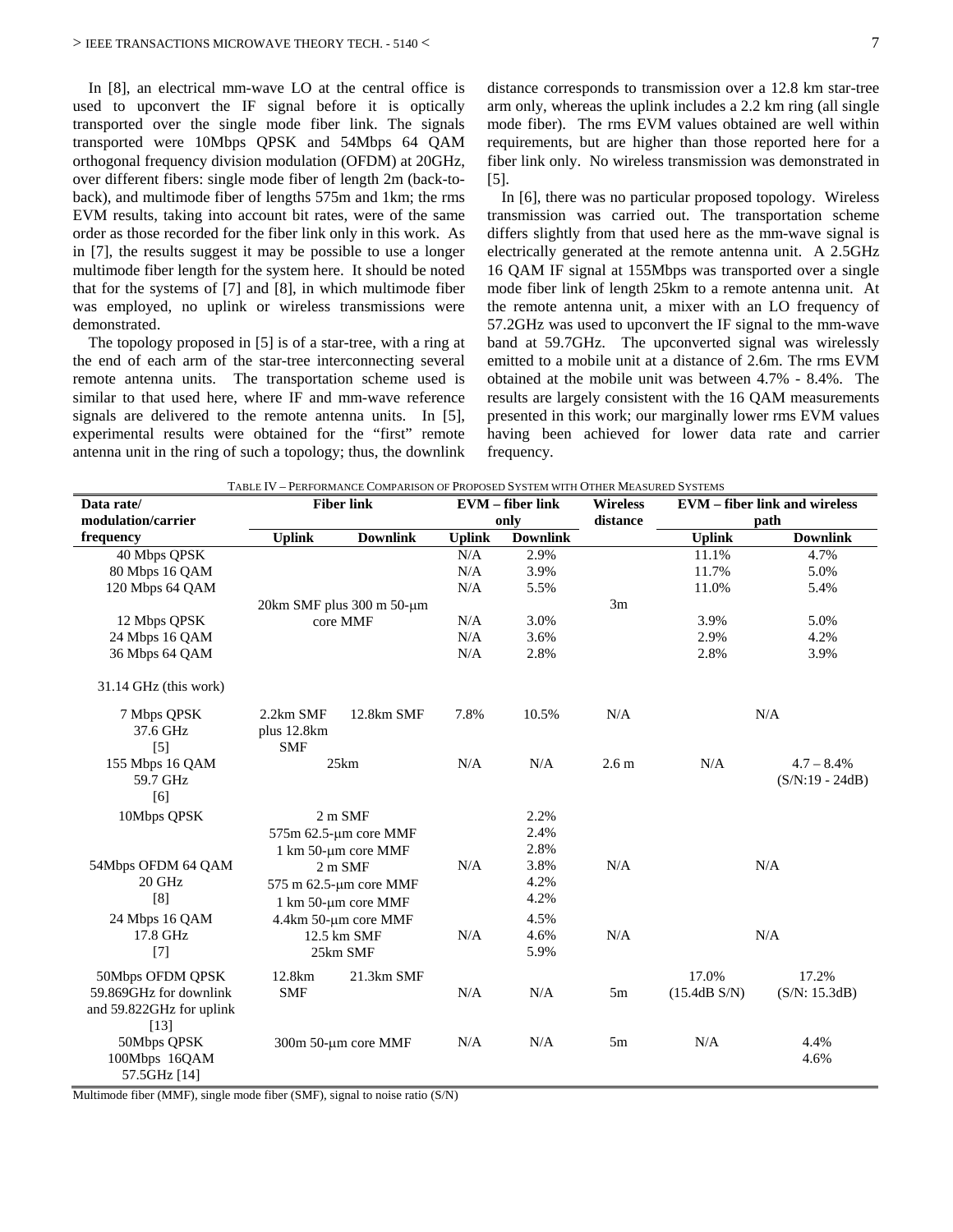In [14] a similar transportation scheme to [6] was used, with an IF signal transported over the optical link and upconverted using an electrical LO located at the remote antenna unit. However, [14] included an multimode fiber rather than single mode fiber link. An inexpensive multimode VCSEL was used to transmit a 50Mbps QPSK signal at an IF of 0.5GHz over 300m of multimode fiber to a remote antenna unit. A 57GHz LO was used to upconvert the IF signal at the remote antenna unit to 57.5GHz. The upconverted signal was wirelessly transmitted to a mobile unit at a distance of 5m. The experiment was repeated with a 100Mbps 16 QAM signal at the same IF frequency of 0.5GHz. The EVM reported for the 50Mbps QPSK and 100Mbps 16 QAM signals were 4.4% and 4.6% respectively. These EVM values are slightly lower than the equivalent measurement in this paper (4.7% and 5% for 40Mbps QPSK and 80Mbps 16 QAM respectively). Note that [14] operates at a higher frequency (57GHz) and longer wireless distance (5m) than the system in this paper. However, the system here operates over a combined 20km single mode fiber and 300m multimode fiber path. In [14], transmission over longer, 600m lengths of multimode fiber was carried out with no noticeable degradation in performance.

#### V. CONCLUSION

A cost-effective, VCSEL-based mm-wave radio over fiber star-tree architecture has been investigated. The architecture comprises a central office providing indoor coverage to large premises, with the signal distribution between central office and indoor remote antenna units performed using both single mode fiber, for the longer distance distribution, and multimode fiber, for the in-building distribution. The physical layer performance of such a system has been experimentally verified by successful transmission of QPSK, 16 QAM and 64 QAM signals (as used in the WiMAX standard) at 20MSps and 6MSps over the mm-wave optical and wireless links for both downlink and uplink paths. Good signal quality was received for both symbol rates, as evidenced by the low rms EVM values obtained, indicating the feasibility of the architecture. The performance obtained experimentally has been shown to compare favorably with that obtained for other mm-wave over fiber system proposals.

#### ACKNOWLEDGEMENT

The authors wish to acknowledge the advice and assistance of their colleagues, Professor M. Sobhy, B. Sanz-Izquierdo, M. Mjeku, R. Davis, Dr. D. Wake and A. Jastrzebski. They are grateful to Anritsu EMEA for the loan of a *Signature* vector signal analyzer.

#### **REFERENCES**

- [1] IEEE 802.15, "TG3c selection criteria (draft)", *IEEE 802.15 Working Group for Wireless Personal Area Networks,* June 2006
- [2] IEEE Std 802.16 2004, includes IEEE Std 802.16c, *IEEE 802.16 Working Group on Broadband Wireless Access Standards*
- [3] ETSI TM4 EN301 213 4 v1.1.1 (2001-08), ETSI DVB EN300 748 v1.1.2 (1997 – 1998)
- [4] A. Nkansah, N.J. Gomes, "A WDM/SCM star/tree fibre-feed architecture for pico-cellular broadband systems", *PostGraduate Symposium on the Convergence of Telecommunication Networking and Broadcasting (PGNET),* pp. 272-276, Liverpool, UK, June 2004
- [5] T. Ismail, C.P. Liu, J.E. Mitchell, A.J. Seeds, X. Qian, A. Wonfor, R.V. Penty, I.H White, "Transmission of 37.6-GHz QPSK wireless data over 12.8-km fiber with remote millimeter-wave local oscillator delivery using a bi-directional SOA in a full-duplex system with 2.2-km CWDM fiber ring architecture", *IEEE Photonics Tech. Lett.*, vol. 17, pp. 1989- 1991, Sept 2005
- [6] A. Kim, Y. H. Joo and Y. Kim, "60GHz wireless communication systems with radio-over-fiber links for indoor wireless LANs", IEEE Trans Consumer Elect, vol 50, pp. 517-520, May 2004
- [7] M. Garcia Larrode, A.M J. Koonen, J.J. Vegas Olmos, A. Ng'Oma, "Bidirectional radio-over-fiber link employing optical frequency multiplication" , *IEEE Photonics Tech. Lett*. , vol. 18, pp. 241-243, Jan 2006
- [8] P. Hartmann, X. Qian, A. Wonfor, R. V. Penty, I. H. White, "1-20 GHz directly modulated radio over MMF link", *Intl. Topical Mtg. Microwave Photonics*, pp. 95-98, Seoul, Korea, Oct. 2005
- [9] A. Nkansah, A. Das, N.J. Gomes, P. Shen and D. Wake, "VCSEL based single-mode and multimode fiber star//tree distribution network for millimeter-wave wireless systems", *Intl. Topical Mtg. Microwave Photonics*, Paper P6, Grenoble, France, Oct. 2006
- [10] G.H. Smith, D. Novak, and C. Lim, "A millimetre-wave full-duplex fiber-radio star-tree architecture incorporating WDM and SCM", *IEEE Photonic Technol. Lett*., vol. 10, pp. 1650-1652, Nov. 1998
- [11] T. Kuri, K. Kitayama, and Y. Takahashi, "A single light source configuration for full-duplex 60-GHz-band radio-on-fiber system", *IEEE Trans. Microwave Theory Tech*, vol. 51, pp. 431-439, Feb. 2003
- [12] J J.J. O'Reilly, P.M. Lane, J. Attard and R. Griffin, "Broadband Wireless Systems And Networks: An Enabling Role For Radio-Over-Fibre*", Philos. Trans. R. Soc. London,* Ser. A, 358*,* pp. 2297–2308*,* Aug. 2000
- [13] K. Kojucharow, M. Sauer, H. Kaluzi, D Sommer, F. Poegel, W. Nowak, A. Finger, and D. Ferling , "Simultaneous electrooptical upconversion, remote oscillator generation, and air transmission of multiple optical wdm optical wdm channels for a 60-GHz high-capacity indoor system", *IEEE Trans. Microwave Theory Tech*, vol. 47, pp. 2249-2255, Dec. 1999
- [14] C. Loyez, C. Lethien, R. Kassi, J.P Vilcot, D. Decoster, N. Rolland and P.A Rolland, "Subcarrier radio signal transmission over multimode fibre for 60 GHz WLAN using a phase noise cancellation technique", *Electron. Lett*., vol 41, pp. 91-92, Jan. 2005
- [15] S. Dupont, C. Loyez, N. Rolland, P.A. Rolland, O. Lafond, and J.F Cadiou, "60 GHz fiber-radio communication system for indoor ATM network", *Microwave Opt. Technol. Lett.*., vol 30, pp. 307-310, Sept. 2001
- [16] M. Iqbal, J. Lee and K. Kim, "Performance comparison of digital modulation schemes with respect to phase noise spectral shape", in *Proc. Electrical and Computer Engineer, Canadian Conf,.* Halifax, NS, Canada, vol. 2, pp. 856-860, Mar. 2000
- [17] A. Hjimiri, "A general theory of phase noise in electrical oscillators", *IEEE J. Solid-State Circuits*, vol. 33, pp. 179-194, Mar. 1998

**Anthony Nkansah** received the B.Eng (Hons) degree in electronic engineering and the M.Sc in broadband & mobile vommunication networks from the University of Kent, UK, in 2000 and 2001, respectively. Presently, he is studying for the Ph.D degree in electronic engineering at the University of Kent.

His research interests include low-cost microwave and millimeter-wave radio over fiber networks and their deployment within premises.

**Anjali Das** received the B.Sc (Honours) and M.Sc. degrees in electronic science from Delhi University, Delhi, India, in 1999 and 2001, respectively. She also received the M.Sc. degree in information and communication engineering from the University of Leicester, UK, in 2003. Currently, she is working towards the Ph.D. degree in electronic engineering at the University of Kent, Canterbury, Kent, UK.

Her research interests include low-cost radio over fiber systems and their deployment within buildings for improving coverage.